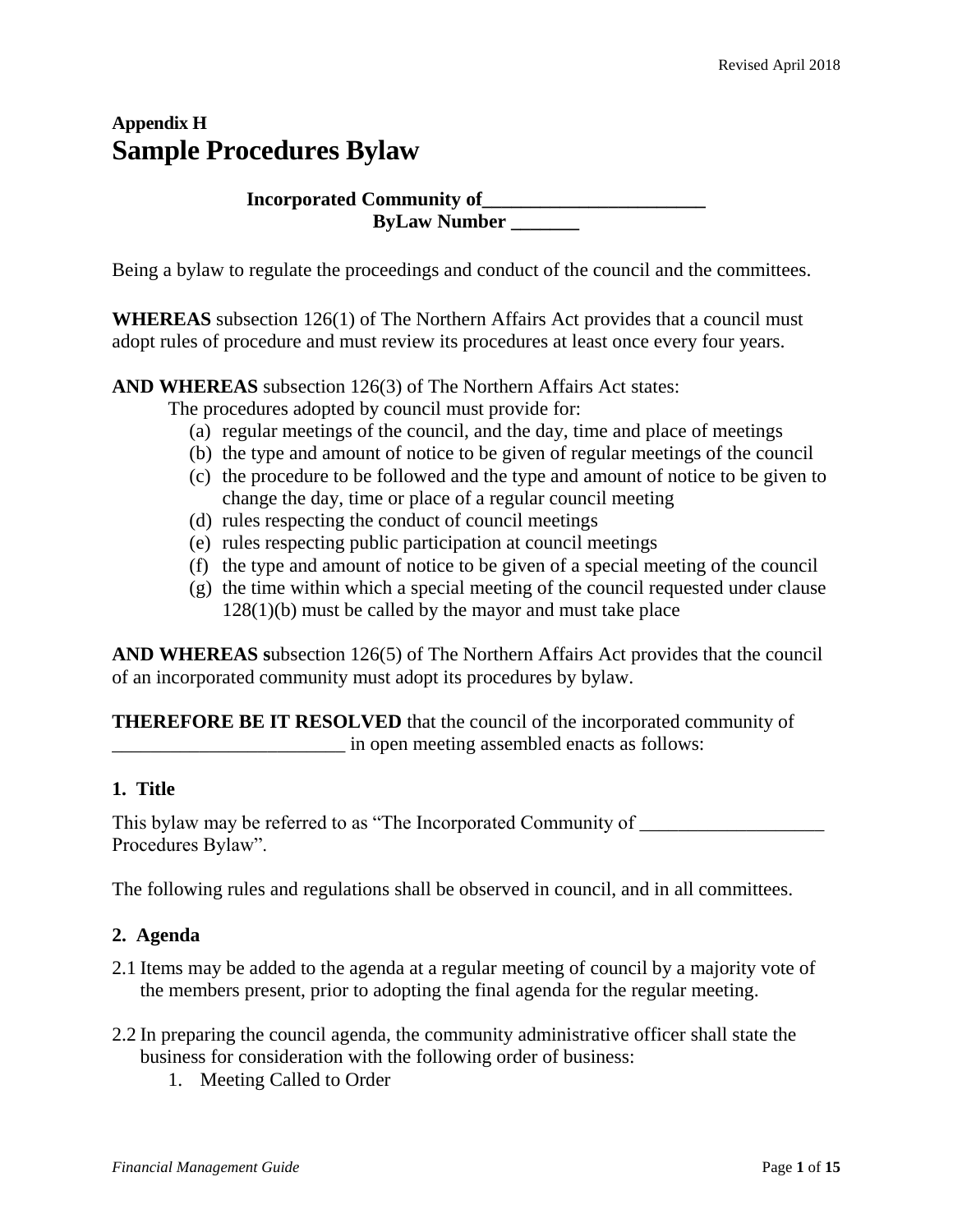- 2. Approval of Agenda
- 3. Reading and Approval of Minutes of Last Meeting
- 4. Delegation or Guests
- 5. Reading and Approval of Financial Statements
- 6. Approval of Bills
- 7. Correspondence
- 8. Reports from Committees
	- (i) Public Works
	- (ii) Recreation and Wellness
- 9. Unfinished Business
- 10. New Business
- 11. Adjournment

#### **3. Regular Meetings of Council**

- 3.1 Regular meetings of council shall be held on the \_\_\_\_\_\_\_\_\_\_\_\_ of each month in the council chambers at the hour of \_\_\_\_\_\_\_\_.
- 3.2 All meetings of council shall be chaired by the mayor or in the absence of the mayor, by the deputy mayor. If the mayor or deputy mayor is not present at the time scheduled for a meeting, the council shall appoint one of its members to chair the meeting.
- 3.3 If the day fixed for a regular meeting of council is a general holiday, the meeting shall be held on the next day following, which is not a holiday, at the same time and place.
- 3.4 Council, by resolution, may vary the date and time of a regular meeting as circumstances may require with  $\qquad \qquad$  ( $\qquad$ ) hours notice to the public for a regular meeting.
- 3.5 Council shall hold its meetings openly and no person shall be excluded, except for improper conduct.
- 3.6 Despite clause 3.5 of this bylaw, council or a council committee may close a meeting to the public, if:
	- a) in the case of a council, the council decides during the meeting to meet as a committee to discuss a matter
	- b) the decision and general nature of the matter are recorded in the minutes of the meeting
	- c) the matter to be discussed relates to:
		- i) a community employee, including the employee's salary, duties and benefits and any appraisal of the employee's performance
		- ii) a matter that is in its preliminary stages and respecting which, discussion in public could prejudice the community's ability to carry out its activities or negotiations
		- iii) the conduct of existing or anticipated legal proceedings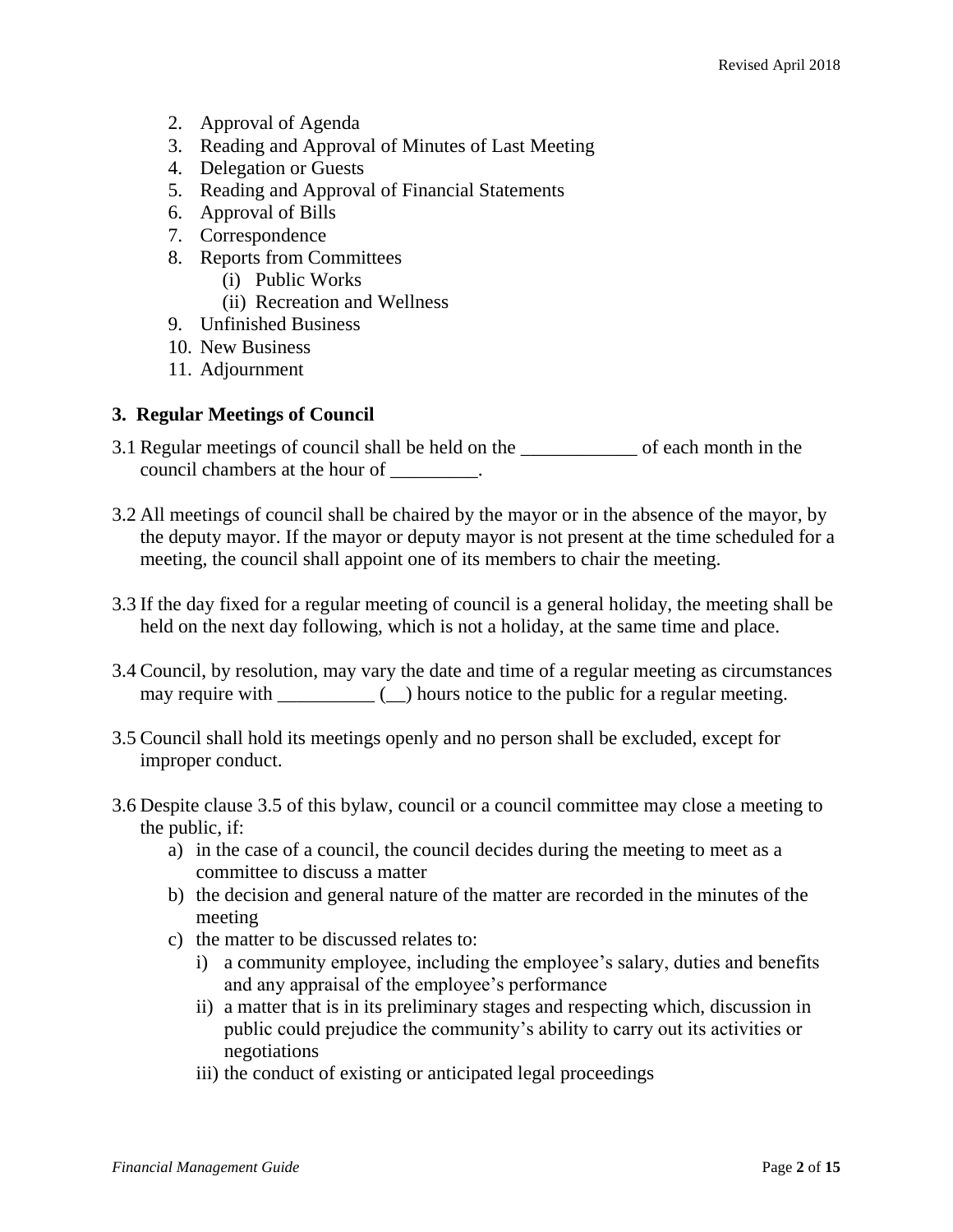- iv) the conduct of an investigation under, or enforcement of, an act or bylaw
- v) the security of documents or premises
- 3.7 No resolution or bylaw may be passed at a meeting closed to the public, except a resolution to reopen the meeting to the public.

#### **4. Special Meetings of Council**

- 4.1 A special meeting of council may be called at any time by the mayor, and must be called by the mayor, if the mayor receives a written request from at least two members of council stating the purpose. A copy of the written request must also be served on the community administrative officer.
- 4.2 Unless deemed to be an emergency situation, all members of council must receive \_\_\_\_ hours notice of a special meeting request.
- 4.3 Should the mayor not call a special meeting within 24 hours of receiving a written request by two members of council, the community administrative officer must call the meeting in accordance with clause 4.4 of this bylaw.
- 4.4 The notice of the special meeting to all members of council may be verbal, in electronic or written form and must state the purpose of the meeting, and must be provided to all members of council.
- 4.5 Should the mayor be unavailable, the deputy mayor may call a special meeting, only if requested in writing by two members in accordance with this part.
- 4.6 At a special meeting, no subjects or matters, other than those mentioned in the notice calling the meeting shall be taken into consideration, unless all members of council are present, and the members unanimously agree by resolution to adding of items to the agenda.

#### **5. Public Meetings**

- 5.1 Each member of council must attend a public meeting called by council, unless the member is:
	- a) excused by the other members from attending the meeting
	- b) unable to attend owing to illness
	- c) required under section 105 (conflict provisions) of the act, to withdraw from the meeting
- 5.2 Chair of the public meeting has the right to:
	- a) limit the time taken by the person to ten minutes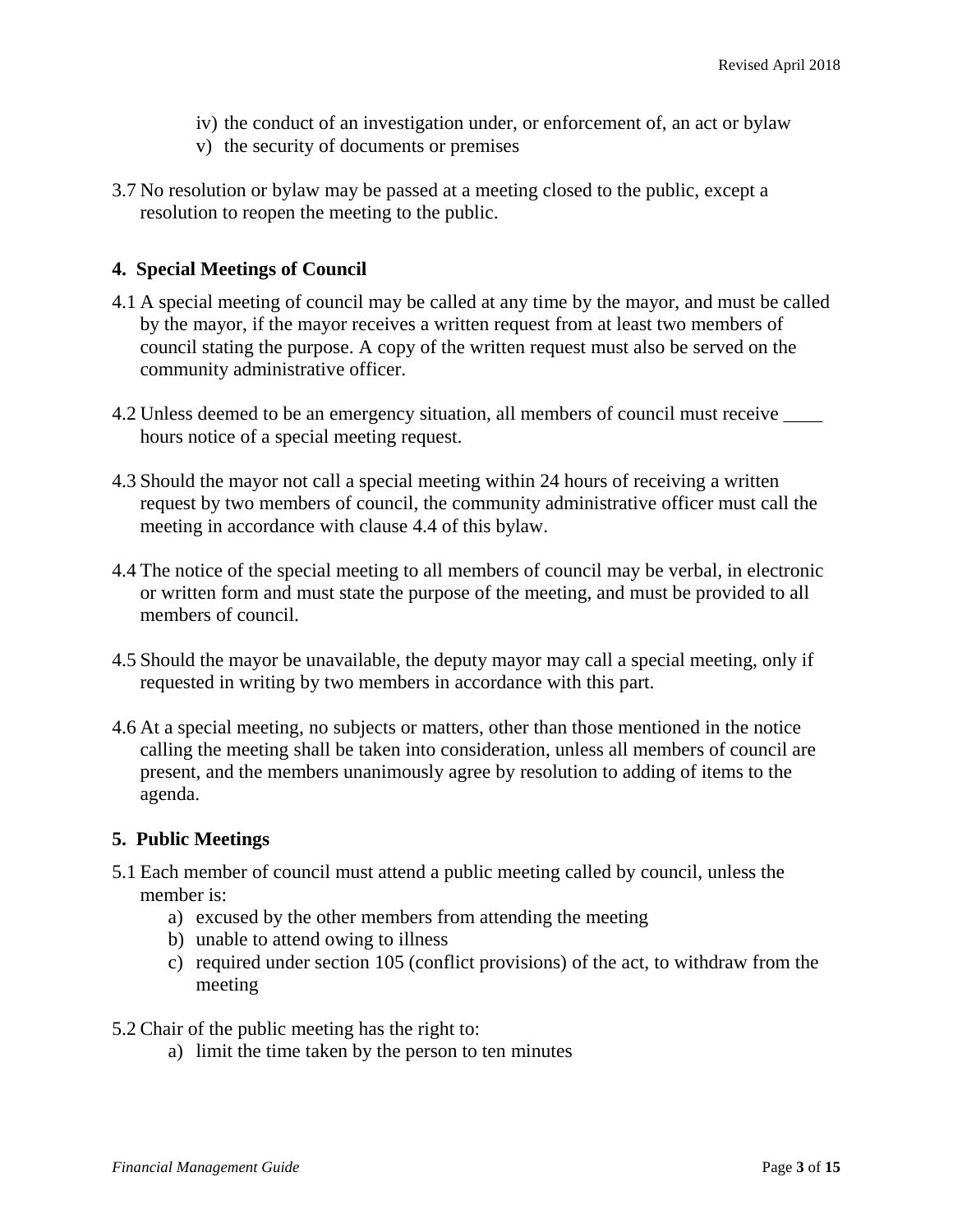- b) decline to hear further presentations, questions or objections where they are satisfied that the matter has been addressed at the public meeting unless an objection is registered by a majority of members of council present
- c) decide which presenters will be heard, if they are satisfied that the presenters are the same or similar, unless an objection is registered by a majority of members of council present
- d) require any person, other than a member of council, who is in the opinion of the chair conducting themselves in a disorderly or improper conduct, to leave the public meeting and if that person fails to do so, may cause that person to be removed
- 5.3 If a public meeting is adjourned, the council shall provide public notice of the date, time and place of the continuation of the meeting, unless information is announced at the adjournment of the meeting.

#### **6. Voting**

- 6.1 A member has one vote each time a vote is held at a council meeting at which the member is present.
- 6.2 At a meeting of council, a question or motion on which there is a tie vote is deemed to be defeated.
- 6.3 Every vote at a meeting of council or committee of council must be taken by open voting, and, if requested by a member, the vote of each member present must be recorded in the minutes of the meeting.

## **7. Conduct**

- 7.1 The chair shall maintain order and decorum at all times. The chair shall decide the questions of order subject to an appeal to the council. The decision of the chair shall be final, unless reversed by a vote of the majority of the members present.
- 7.2 Discussion shall be limited to the question in debate.
- 7.3 The chair has the right to limit:
	- a) a member of council for time spent on an issue
	- b) total time spent on any issue by council as a whole, subject to an objection being registered by a majority of members of council present
- 7.4 Where at a council meeting a council member is conducting themselves in a disorderly or improper manner, the council may, by a resolution passed by the majority of the other members present, require the member to leave the meeting, and if the member fails to do so, may cause the member to be removed.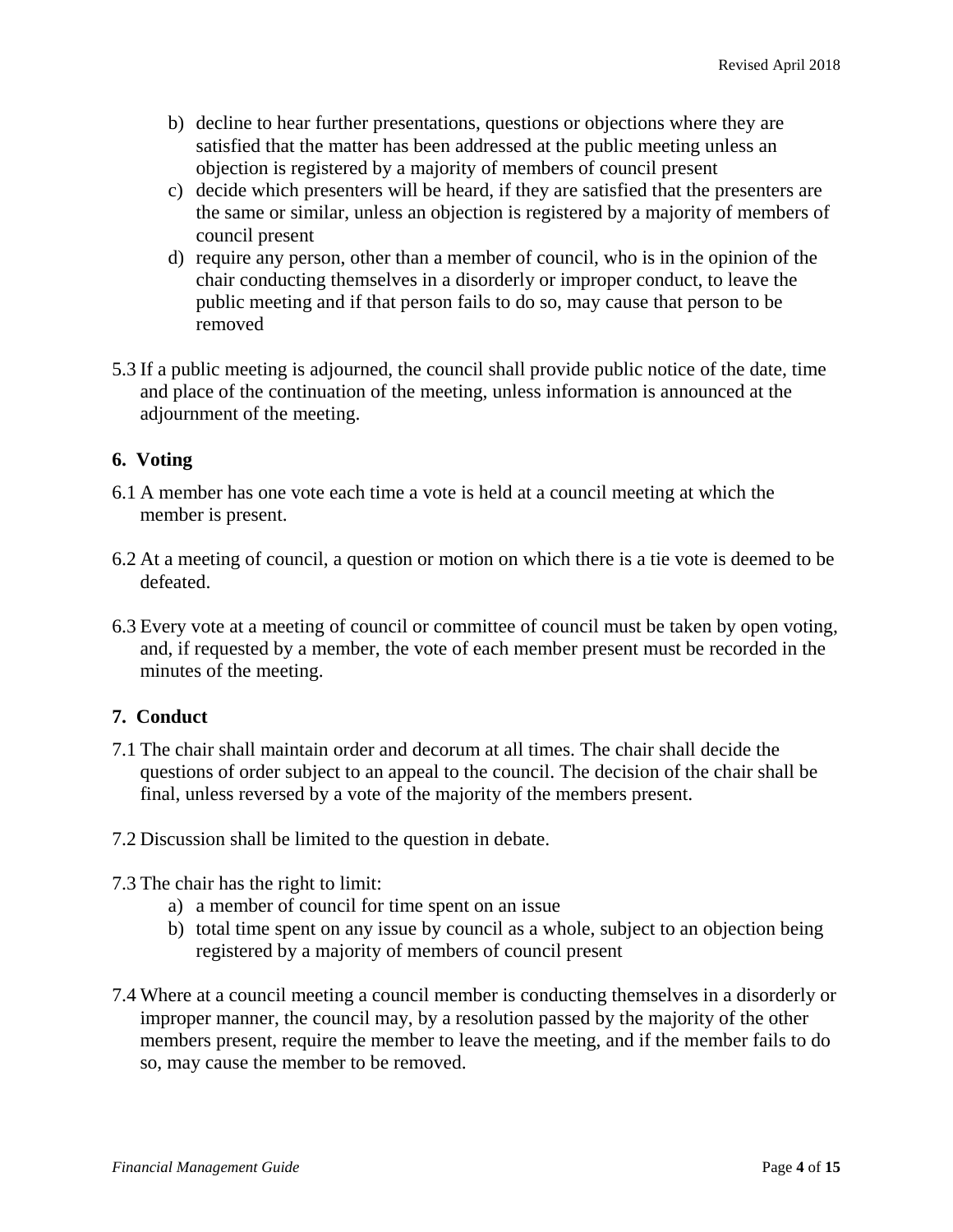- 7.5 Persons in the council chambers are not permitted to engage in conversation or other behaviours, which may disrupt council proceedings.
- 7.6 Council has adopted a council member's code of conduct as attached to this bylaw and posted in council chambers. Each council member has a duty to comply with the code.

#### **8. Bylaws And Resolutions**

- 8.1 Council may act only by resolution or bylaw.
- 8.2 Every proposed bylaw must be given three separate readings, and each reading must be put to a separate vote.
- 8.3 Council may not give a proposed bylaw more than two readings at the same council meeting.
- 8.4 Only the title, an identifying number and the definition of the bylaw must be read at each reading of a proposed bylaw.
- 8.5 Each member present at the meeting at which first reading is to take place, must be given or have had the opportunity to review the full text of the proposed bylaw before the bylaw receives first reading.
- 8.6 Each member present at the meeting at which third reading is to take place must, before the proposed bylaw receives third reading, be given or have had the opportunity to review the full text of the proposed bylaw and any amendment passed after first reading.

#### **9. COMING INTO FORCE**

9.1 This bylaw shall come into full force and effect on the day following the date of final passage.

\_\_\_\_\_\_\_\_\_\_\_\_\_\_\_\_\_\_\_\_\_\_\_\_\_\_\_\_\_ \_\_\_\_\_\_\_\_\_\_\_\_\_\_\_\_\_\_\_\_\_\_\_\_\_\_\_\_\_\_\_\_\_\_\_\_\_\_

**DONE AND PASSED** as a bylaw of the incorporated community of

\_\_\_\_\_\_\_\_\_\_\_\_\_\_\_\_\_\_\_ in the Province of Manitoba this \_\_\_\_ day of \_\_\_\_\_\_\_\_\_ 20\_\_ A.D.

mayor's signature community administrative officer's signature

Read a first time on this \_\_\_\_\_ day of \_\_\_\_\_\_\_\_, A.D. 20\_\_\_.

Read a second time on this \_\_\_\_\_ day of \_\_\_\_\_\_\_\_, A.D. 20\_\_\_.

Read a third time on this  $\qquad \qquad$  day of  $\qquad \qquad$ , A.D. 20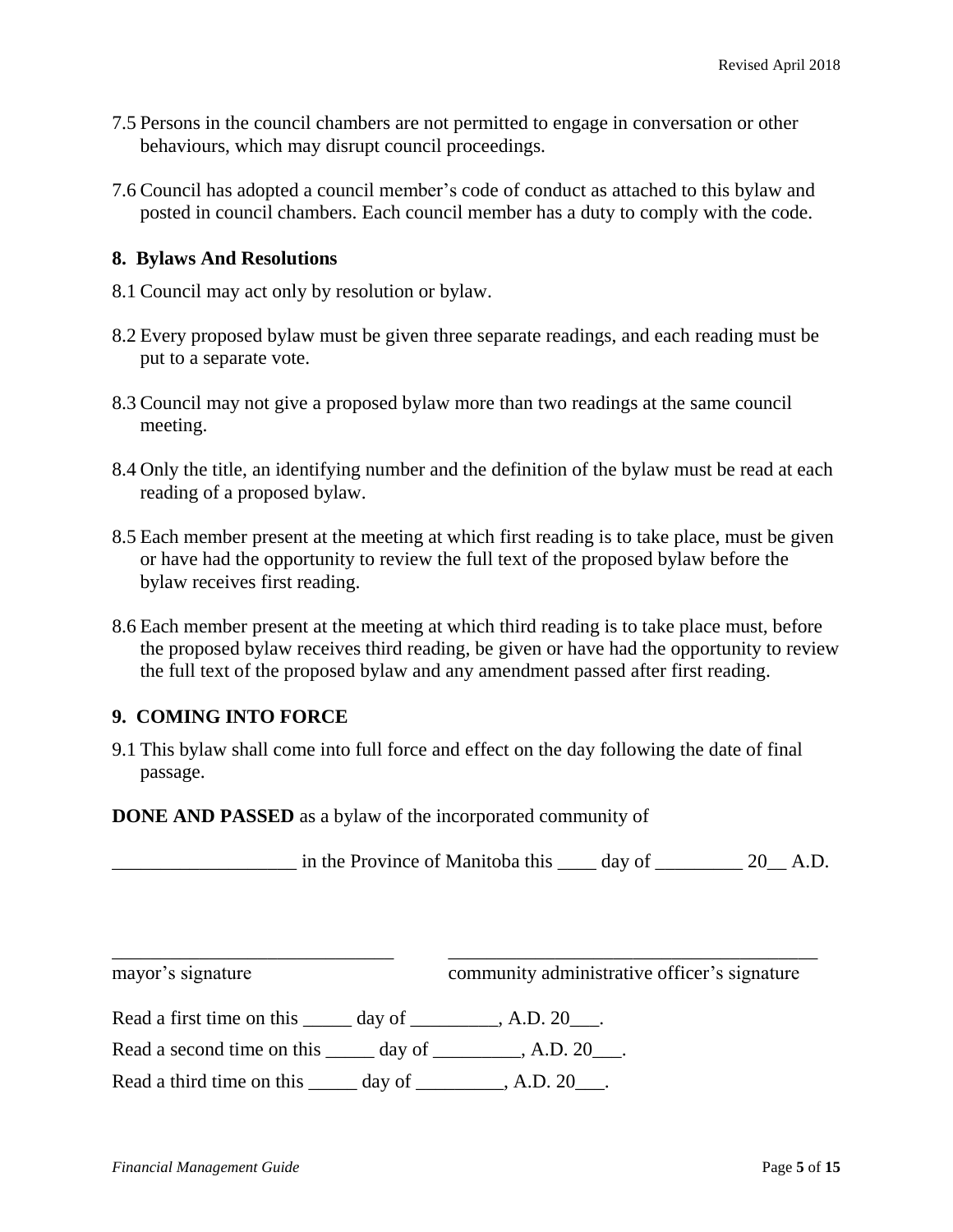# **Sample Rules of Procedure (Unincorporated Communities)**

**Whereas** subection 126(1) of The Northern Affairs Act requires that a council must adopt rules of procedure.

**Therefore Be It Resolved** that the council of the community of [Name of Community], in open meeting assembled, agree to the following:

#### **Community of [Name of Community] Rules of Procedure**

| <b>Contents:</b>                                              |
|---------------------------------------------------------------|
| <b>Part 1 - Meetings and Attendance</b>                       |
| Part 2 - Public Participation in Meetings and Public Meetings |
| <b>Part 3 - Quorum</b>                                        |
| <b>Part 4 - Notice of Meetings</b>                            |
| Part 5 - Voting                                               |
| <b>Part 6 - Minutes</b>                                       |
| <b>Part 7 - Order of Business</b>                             |
| <b>Part 8 - Petitions and Delegations</b>                     |
| <b>Part 9 - Bylaws and Resolutions</b>                        |
| <b>Part 10 - Motions and Rules of Debate</b>                  |

All points of order and procedure not resolved by rules provided in this document shall be resolved by a majority decision of council.

## **Part 1 – Meetings and Attendance**

#### **Regular meetings of council**

**1(1)** The regular meetings of council shall be held on\_\_\_\_\_\_\_\_\_\_\_\_\_\_\_\_\_\_\_\_\_\_ in the council chambers. Council may by resolution vary the date and time of a regular meeting as circumstances may require.

#### **Chairing of meetings**

**1(2)** All meetings of council shall be chaired by the mayor, or in his or her absence, by the deputy mayor. If the mayor or deputy mayor is not present at the time scheduled for a meeting, the council may appoint one of its members to chair the meeting.

#### **Calling the meeting to order**

**1(3)** At the hour set for a meeting to commence, and providing that quorum is present, the mayor shall take the chair and shall call the meeting to order.

#### **Curfew**

**1(4)** The council shall observe a curfew whereby the item on the agenda under discussion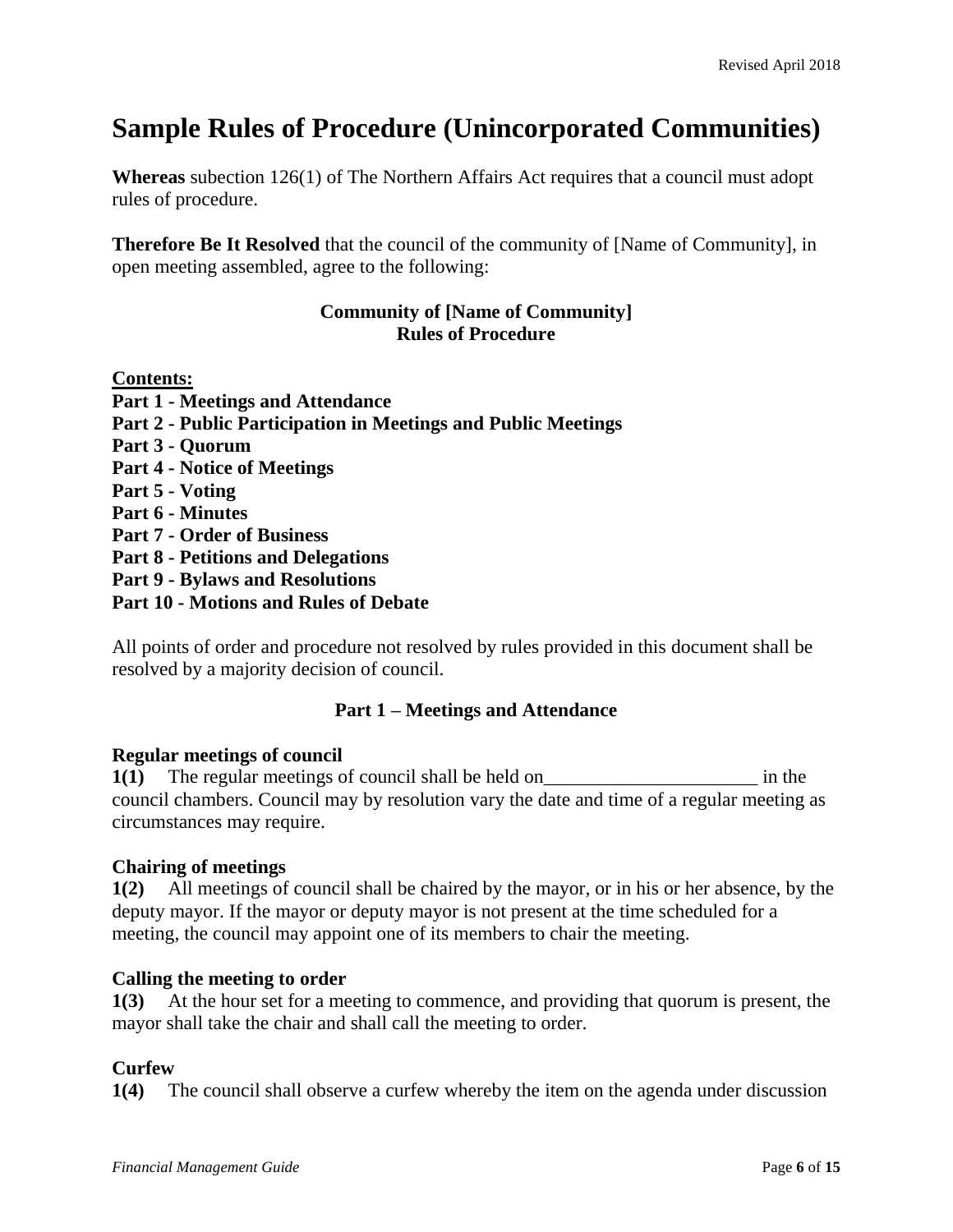at (10 p.m.) will be the last item dealt with on that day, unless by majority vote council decides to extend the adjournment time. In any case, one 30 minute extension is allowed.

#### **Open meetings**

**1(5)** Council shall hold its meetings openly and no person shall be excluded, except for improper conduct.

#### **Matters discussed in camera**

**1(6)** Except, at one of the public meetings required under section 130 of the act, council may exclude the public from its meeting by motion to move to an in camera meeting of committee of the whole. Such motion shall generally identify the matter to be discussed according to one of the following categories:

- a) one or more community employee's performance, duties, remuneration and benefits
- b) a matter in preliminary development stages in which general public knowledge could prejudice the community's ability to carry out the proposed activities, program or complete negotiations successfully
- c) discussion related to legal proceedings
- d) an investigation into a matter before council
- e) discussion of security of documents or premises
- f) discussion of a report from the Ombudsman, clause 36 of The Ombudsman Act
- g) any matter that falls under The Freedom of Information and Protection of Privacy Act

#### **Decisions made in camera**

**1(7)** The committee of the whole shall report any proposed decisions made in the in camera meetings as recommendations to council, and such recommendations shall be decided by a resolution of the council. The report to council does not require the details of discussions to be made. The only resolutions that may be made by committee in camera are a resolution to:

- a) make a recommendation to council
- b) reopen the meeting to the public

#### **Meeting falling on general holiday**

**1(8)** If the day scheduled for a regular meeting falls on a general holiday, the meeting shall be held at the same time and place on the next day following which is not a holiday.

#### **Special meetings**

**1(9)** Special meetings of council are subject to the requirements of section 128 of the act*.*

#### **Notice of special meetings**

**1(10)** Each member must be given at least three hours notice in writing, including a statement of the subjects to be considered, and the notice shall be delivered to the residence of each member of council and posted before the special meeting for at least three hours in the office of the council and in any community center located in the community.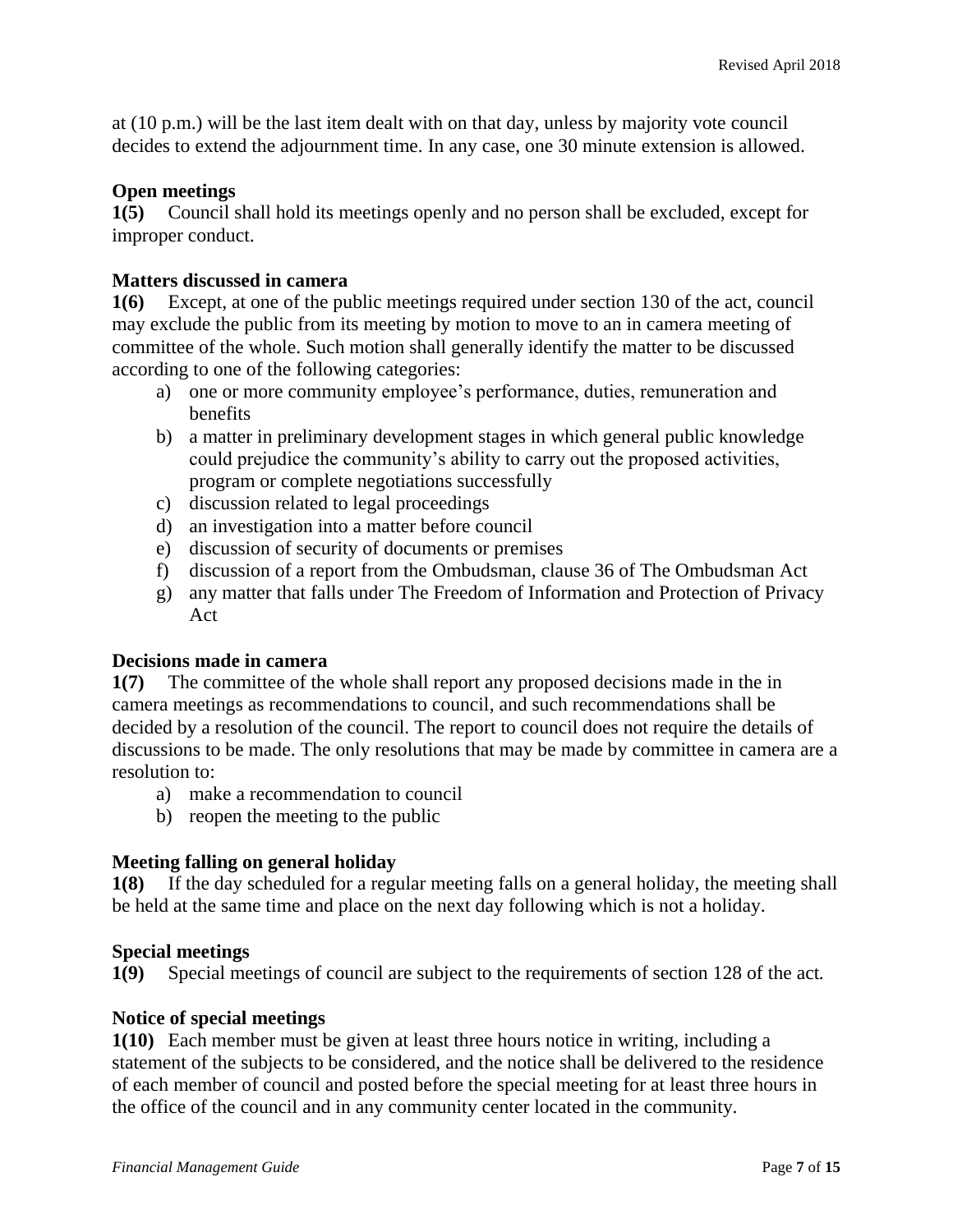#### **Matters on agenda**

**1(11)** At a special meeting, no subjects or matters, other than those mentioned in the notice calling the meeting shall be taken into consideration, unless all members of council are present, and the members unanimously agree by resolution to adding of items to the agenda.

#### **Council Member's Code of Conduct**

**1(12)** Council has adopted a code which is attached to this document and posted in the council office. Each member of council has a duty to comply with the code.

#### **Part 2 – Public Participation in Meetings and Public Meetings**

#### **Public participation**

**2(1)** Each member of council shall attend any public meeting called by council in accordance with section 130 of the act*,* unless the council member is:

- a) excused by the other members, before the public meeting starts
- b) unable to attend due to illness
- c) required under The Municipal Council Conflict of Interest Act to withdraw from the meeting

#### **Limit on debate in public meeting**

**2(2)** The chair of a public meeting, under section 130 of the act, has the right to limit the time taken by a presenter. The chair will limit the time to ten minutes after which council may ask the presenter questions. All questions will be directed through the chair. The chair may extend the amount of time taken by a presenter.

#### **Further limit on debate or presentation**

**2(3)** The chair may limit the presentation of other persons, which is the same as or similar to a presentation already made, to five minutes.

#### **Removal of persons from public meeting**

**2(4)** The chair of the public meeting may require any person, other than a council member, who is in the opinion of the chair conducting themselves in a disorderly or improper conduct, to leave the public meeting and if that person fails to do so, may cause that person to be removed.

#### **Continuation and adjournment to another date**

**2(5)** Council may adjourn a public meeting, under section 130 of the act*,* to another date and time, in order to complete the business of the public meeting, and shall provide a public notice of the date, time and place of the continuation of the public meeting in accordance to clause 4(3) of this document.

#### **Part 3 – Quorum**

#### **Quorum of council required for a council meeting**

**3(1)** The quorum required under section 121 of the act is a simple majority of the members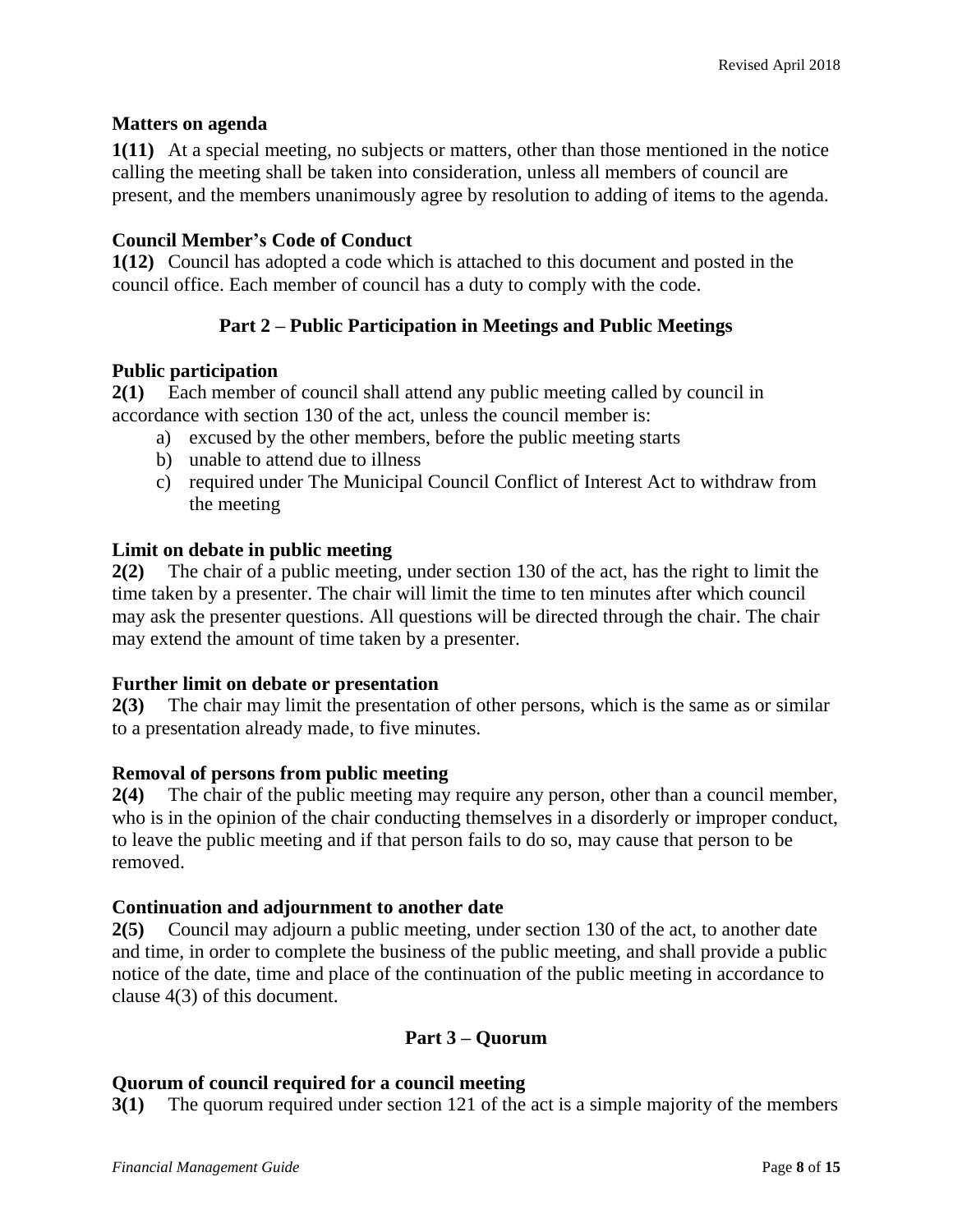of council, provided that this quorum may be reduced due to vacancies on council or conflict of interest in which case the minimum shall not be less than two members of council.

#### **Quorum of committees**

**3(2)** The quorum required for a committee meeting shall be the simple majority of the number of members of the committee.

#### **When quorum not present**

**3(3)** If no quorum is present within 30 minutes of the time set for the start of a council or committee meeting, the person designated to take the minutes shall record in the minutes the names of those members present, and the meeting shall be adjourned.

### **Participation by electronic means**

**3(4)** Any member of council participating in a meeting of council by means of electronic communication shall do so with the prior approval of council on such terms and conditions as may be set by council, and such member shall be deemed to be present at the meeting and be part of the quorum required for the meeting.

## **Part 4 – Notice of Meetings**

#### **Notice of change of day**

**4(1)** When a regularly scheduled council meeting is being changed to a different later day, notice shall be posted in the council office not less than one day before the regularly scheduled meeting. When moving the date earlier, this becomes a special meeting.

## **Change of location**

**4(2)** Council may, by resolution, change the location of a regular council meeting, in order to facilitate conduct of business, provided that notice is posted in the council office not less than three days prior to the scheduled meeting.

## **Notice of an adjourned public meeting**

**4(3)** If a public meeting is adjourned, and the notice of the adjournment date, time and place is provided at the public meeting, no further notice is required. If notice of the adjournment date, time and place is not provided at the public meeting, notice of a public meeting shall be given by posting a notice of the date, time and place of the public meeting for not less than 14 consecutive days before the meeting in the office of the community of [name of community] and in any community center in the community of [name of community].

## **Part 5 – Voting**

#### **One vote per member**

**5(1)** A council member has one vote each time a vote is held at a council meeting at which the member is present.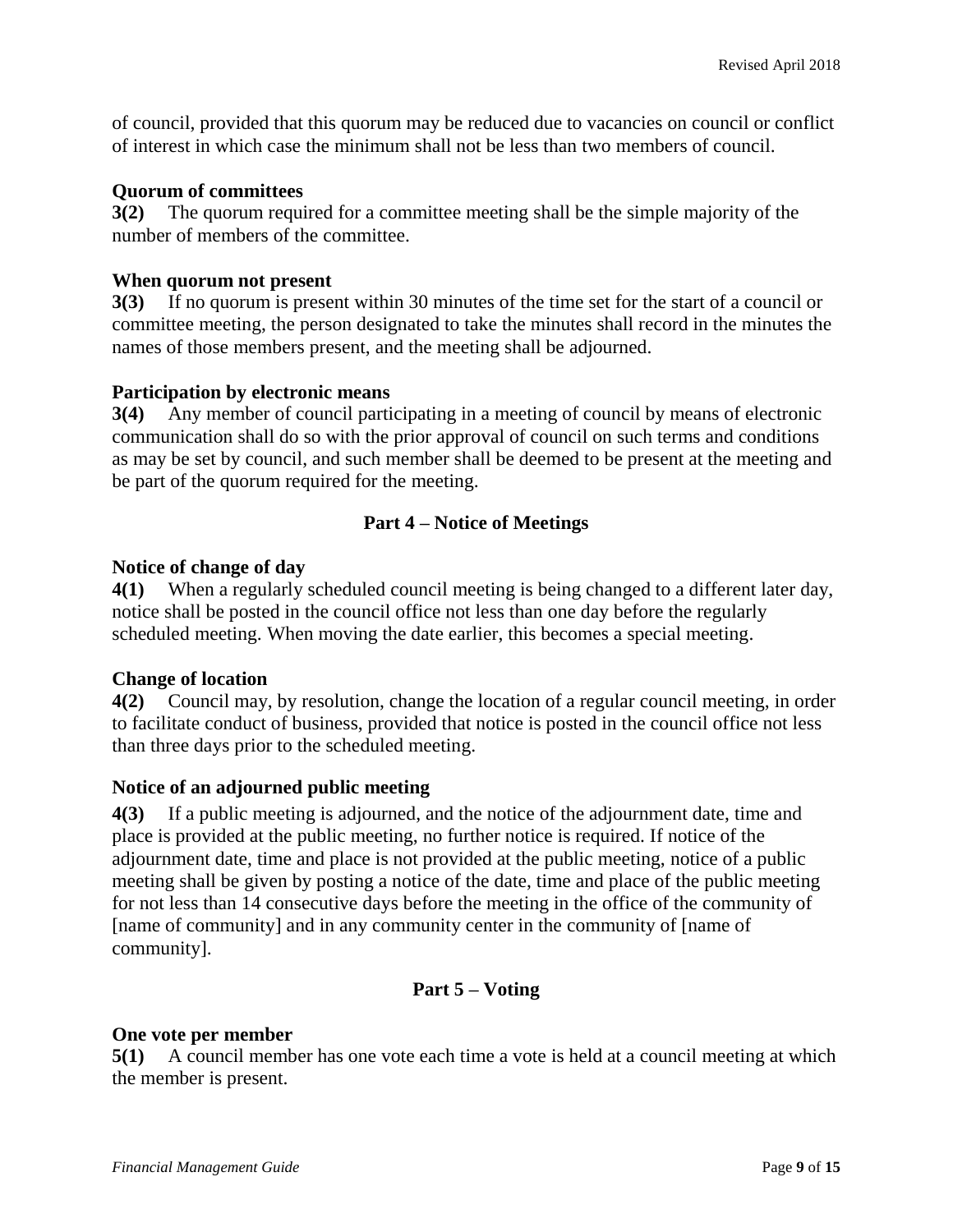#### **Putting the question**

**5(2)** When the chair puts the question, or calls for a vote, no member shall leave the member's place, or make a noise or create a disturbance until the vote has been completed.

#### **Repeat the question or motion**

**5(3)** A member may, at any time, request the chair to repeat the question or motion before the council, but not so as to interrupt a member already speaking.

#### **Request permission to abstain**

**5(4)** A member may, with the prior permission of council, abstain from voting in accordance with section 122 of the act*,* having identified the reason for abstaining, and the minutes shall show that the member abstained from voting. The minutes shall record all abstentions by members of council of the council meeting.

#### **Question tied**

**5(5)** When all the members have voted, or abstained as the case may be, and the vote is tied, then the motion is deemed to be defeated and the minutes shall show the motion as defeated.

#### **Recorded vote**

**5(6)** Where a member of council requests, immediately after a vote of the members, that the vote of each member be recorded, the community administrative officer shall record in the minutes of the proceedings the names of members who vote in favour of, and those who vote against, the matter in question, and of any member who abstained from voting.

#### **Part 6 – Minutes**

#### **Reading of minutes**

**6(1)** Council may dispense with reading of minutes for each meeting where the minutes of the preceding meeting have been available to the members at least 24 hours prior to the start of the meeting.

## **Part 7 – Order of Business**

#### **Preparation of agenda**

**7(1)** The community administrative officer, in discussion with the chair of the meeting, shall prepare the agenda stating the business for consideration in accordance with the following order of business:

- Call to Order
- Approval of Minutes
- Adoption of Agenda
- Petitions and Delegations
- Reports of Committees
- Correspondence
- Accounts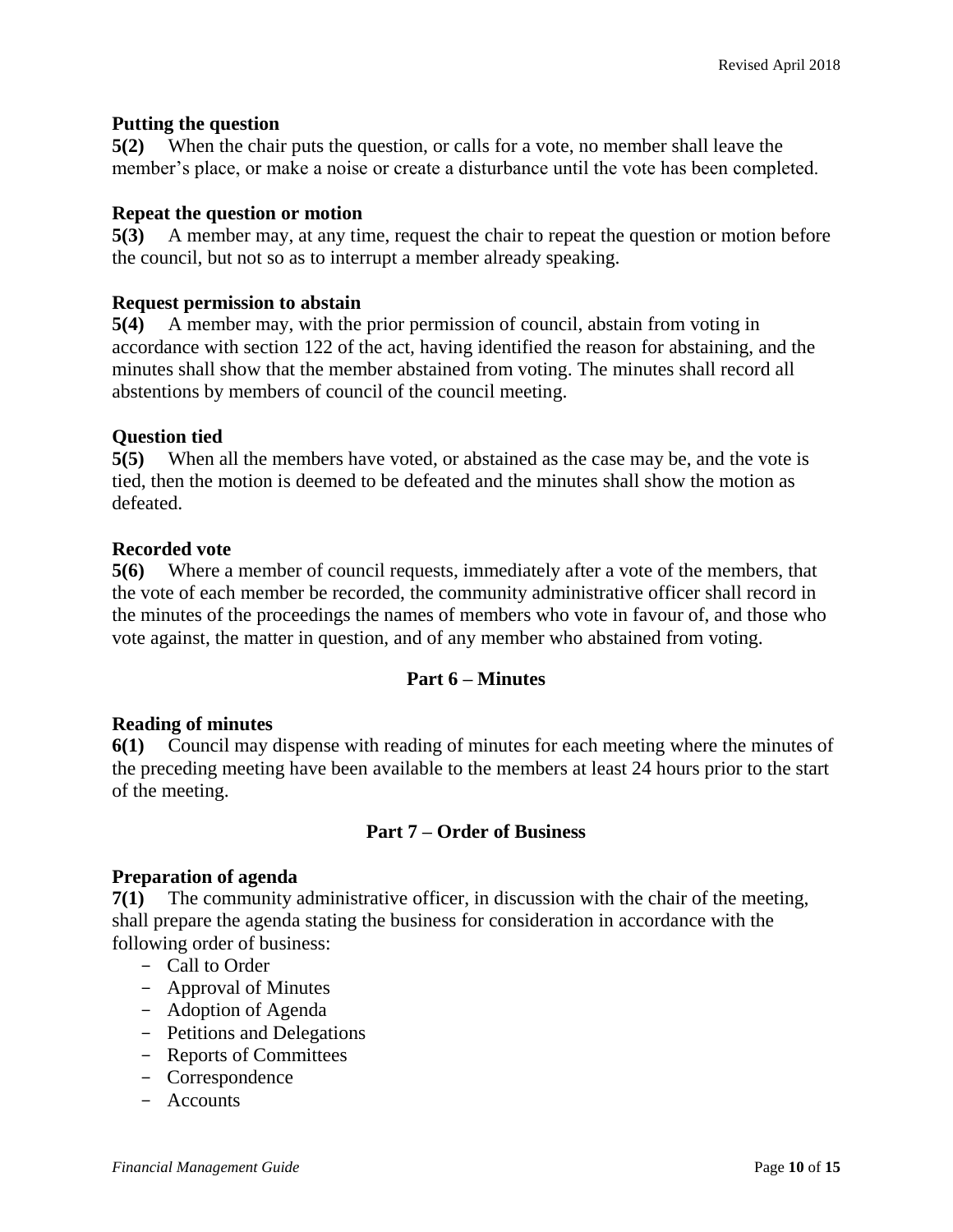- Bylaws
- Unfinished Business
- New Business
- Notice of Motion
- Adjournment

#### **Availability of agenda**

**7(2)** A draft agenda of each regular council meeting, together with copies of supporting materials shall be available to council members at least 24 hours preceding the meeting. A copy of the draft agenda shall be posted in the council office at the same time.

#### **Change order of business**

**7(3)** Council shall by resolution adopt the agenda, making such changes as it decides proper, and may, even after adopting the agenda, by unanimous consent of the members present, change the order of business to facilitate discussion.

### **Part 8 – Petitions and Delegations**

#### **Delegations**

**8(1)** A delegation to council shall be limited to 10 minute presentation time, to be followed by time for questions from council. The chair may extend the presentation time.

#### **Representative of delegation**

**8(2)** A delegation of two or more persons, shall select one person to be the representative for the delegation, and shall advise the community administrative officer of the name of the representative. All questions and responses to the representative shall be addressed through the chair.

#### **Registration of delegation**

**8(3)** To allow members of council to prepare for delegations, all presenters shall register in writing with the community administrative officer not later than 12 noon two days before the scheduled council meeting and advise of the topic and scope of the presentation. The community administrative officer shall not place on the agenda any request for presentation by a delegation, which is not in writing.

#### **Delegation with petition**

**8(4)** Where a delegation is presenting a petition to council in support of the topic of presentation, the petition and all related documents shall be submitted to the community administrative officer by 12 noon two days before the scheduled council meeting to enable the community administrative officer to verify the signatures and information of the petition prior to the presentation to council. Petitions shall comply in format with council requirements as outlined in council policies.

#### **Number of delegations**

**8(5)** There is no fixed limit to the number of delegations, but the community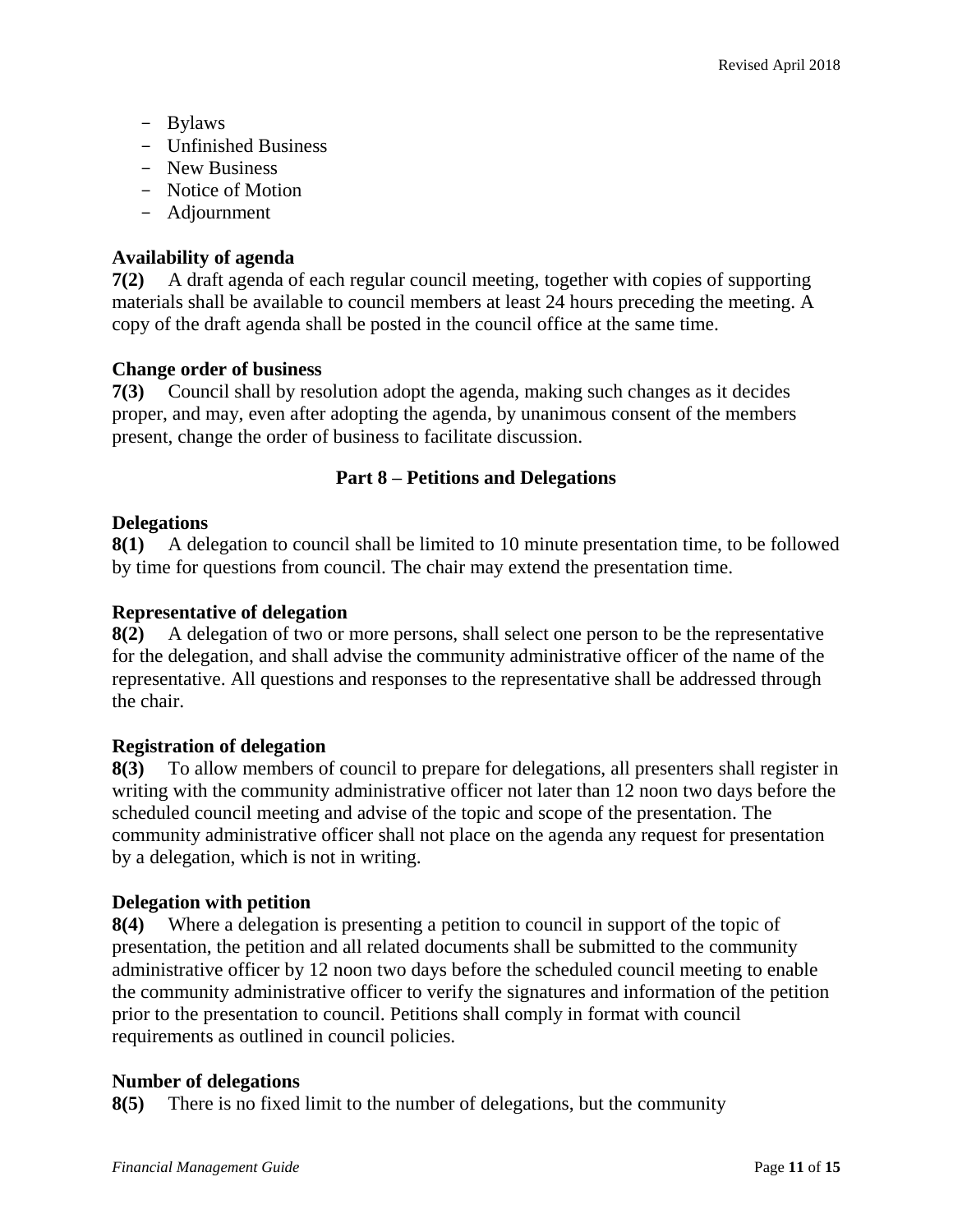administrative officer, based on direction from the mayor, may schedule delegations to a subsequent meeting as deemed appropriate in the circumstances.

#### **Conduct of delegation**

**8(6)** The chair may terminate a presentation if the representative or any member of the delegation displays inappropriate behavior or improper conduct. The chair may order the individual to leave or be removed from the meeting place, if required.

#### **Part 9 – Bylaws and Resolutions**

#### **Council may act**

**9(1)** Council may act only by resolution or bylaw.

#### **Enactment of bylaws**

**9(2)** Council shall give each bylaw three separate readings, and each reading is to be voted on separately.

#### **No more than two readings at one time**

**9(3)** Council may give no more than two readings of a bylaw at the same council meeting.

#### **Reading of bylaw**

**9(4)** Where council members are in receipt of a printed copy of the bylaw and have had time to review the bylaw in detail, only the title and bylaw number are required to be read aloud in calling for a vote.

#### **Full review at third reading**

**9(5)** Where council has given first and second reading of a bylaw, and has made a substantial amendment to the bylaw, after second reading, council members shall have the opportunity to give the bylaw a full review prior to calling for third reading.

#### **Part 10 – Motions and Rules of Debate**

#### **Head of council participating in debate**

**10(1)** If the chair desires to present or second a motion, or participate in debate, he or she can do so without leaving the chair.

#### **Limit time to speak**

**10(2)** No member shall speak to the question or in reply for longer than five minutes without approval of council.

#### **Motion to adjourn**

**10(3)** A motion to adjourn takes precedence over all others and may be moved at any time, but the question cannot be received after another question is actually put and while council is engaged in voting. A motion to adjourn a meeting requires a mover and a seconder.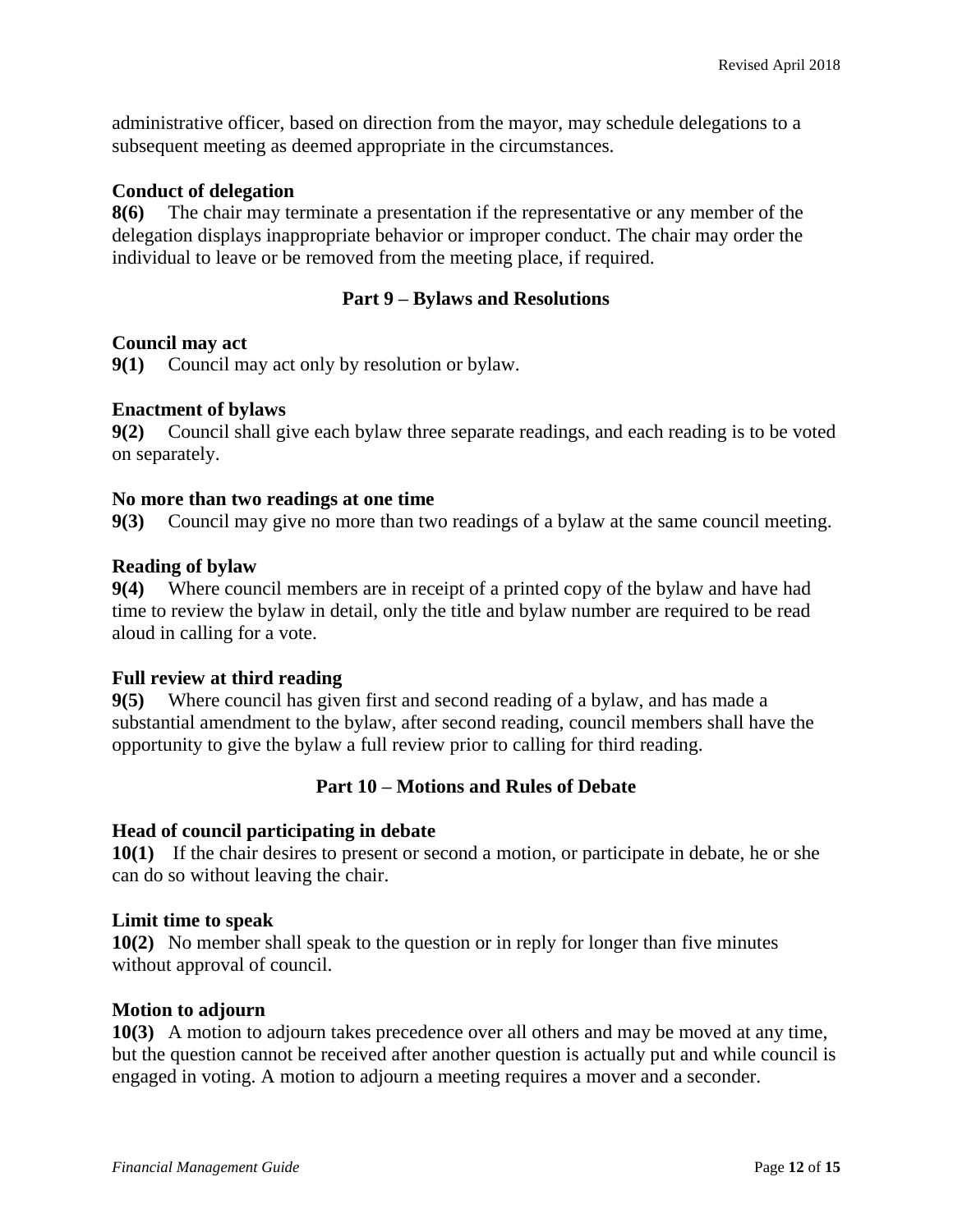#### **Chair to summarize debate**

**10(4)** Immediately before putting the question, the chair shall have the privilege of summarizing the debate, but no new matter shall be introduced.

#### **Removal of member**

**10(5)** Where at a council meeting a member of council is conducting themselves in a disorderly or improper manner, the council may, by a resolution passed by the majority of the other members present, require the member to leave the meeting, and if the member fails to do so, may cause the member to be removed.

#### **Display of signs**

**10(6)** Persons in the council chambers are not permitted to display signs or placard to applaud participants in debate or to engage in conversation or other behaviour, which may disrupt council proceedings.

#### **Limit number of persons**

**10(7)** Council may limit the number of persons allowed in the council chambers.

#### **Audio/video**

**10(8)** The public and media may audio/video meeting proceedings, including public meetings providing that arrangements are made with the community administrative officer at least 24 hours prior to the meeting or public meeting.

**Done and Passed** as rules of procedure for the community of [name of community] in the Province of Manitoba this [day] of [month] [year].

\_\_\_\_\_\_\_\_\_\_\_\_\_\_\_\_\_\_\_\_\_\_\_\_\_\_\_ \_\_\_\_\_\_\_\_\_\_\_\_\_\_\_\_\_\_\_\_\_\_\_\_\_\_\_\_\_\_\_\_\_\_

Signed by:

mayor community administrative officer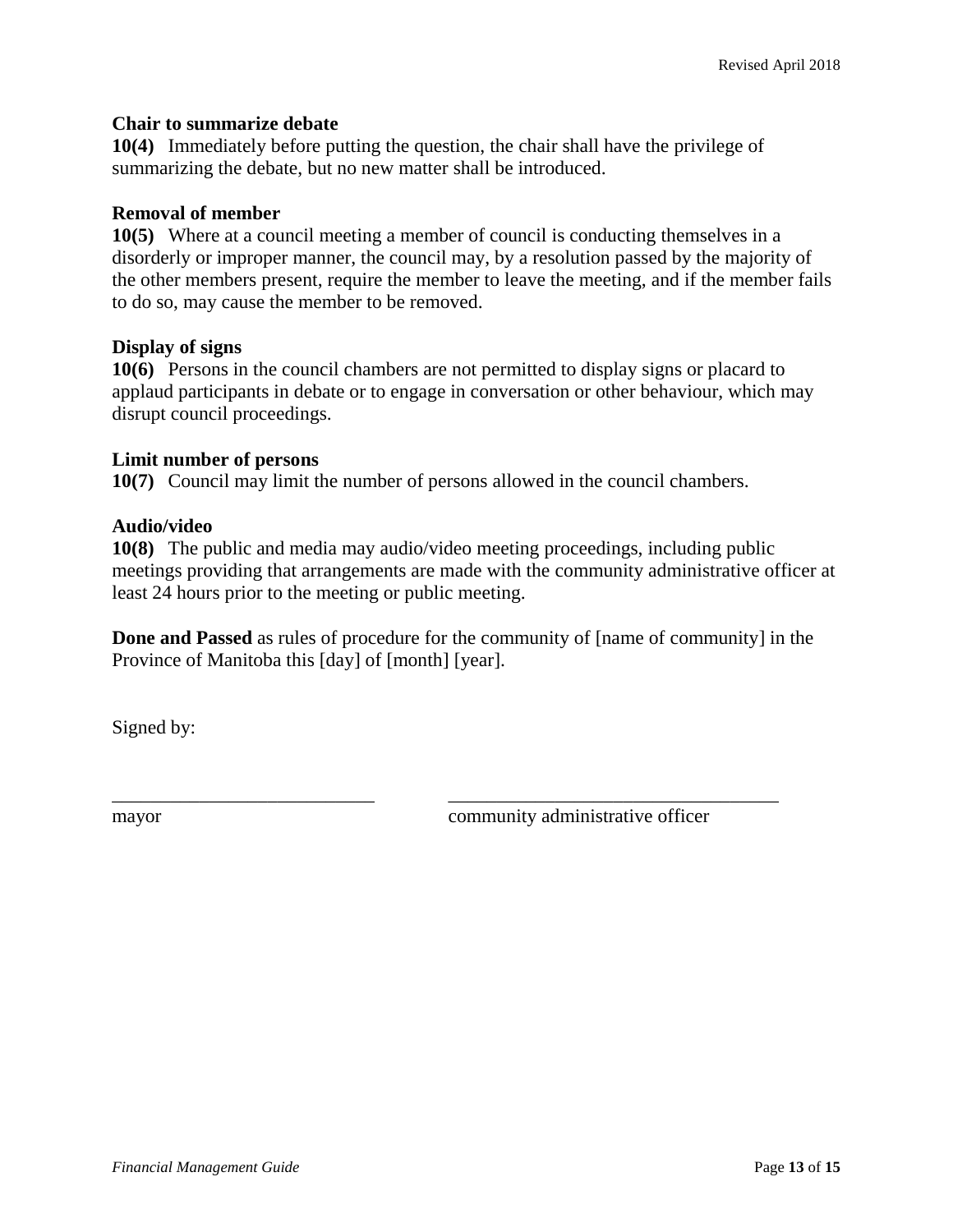## **Sample Council Member's Code of Conduct**

**Community or Incorporated Community of \_\_\_\_\_\_\_\_\_\_\_\_\_\_\_\_\_\_\_\_\_\_**

## **Council Member's Code of Conduct**

Public confidence and public trust are essential to good governance. To promote public confidence and public trust, members of the council of strive to govern in a fair, objective and transparent manner and in the best interests of the community at all times. In carrying out their duties, it is essential that the conduct of members of the council of \_\_\_\_\_\_\_\_\_\_\_\_\_\_\_\_\_ reflect the standards and values of the community.

This code operates in addition to the existing legislation governing the conduct of council members, including The Northern Affairs Act, Conflict of Interest regulation, The Municipal Council Conflict of Interest Act and The Freedom of Information and Protection of Privacy Act*.* The Criminal Code of Canada also governs the conduct of members of council and applies to all members of council.

Members of the council of the community or incorporated community of \_\_\_\_\_\_\_\_\_\_\_\_\_\_ have a duty to consider the well being and interests of the community as a whole and to appropriately carry out the powers, duties and functions of the community. In carrying out their duties, members of the council are expected to conduct themselves in such

a way as to promote public trust and confidence in the council and community.

The purpose of this code is to establish clear conduct rules for members of council, so misconduct may be avoided and clear standards exist against which to assess potential misconduct of those members.

#### **Rules of Conduct**

#### **Respectful Conduct**

Every member of council is expected to conduct themselves in public, and in respect to the public, in such a way as to reflect the decorum and dignity of the office they hold. No member of council shall intimidate or threaten colleagues, members of the public, community employees or volunteers of the community.

Members of council, while on official travel, shall conduct themselves in a professional and dignified manner and be 100 per cent in attendance.

#### **Respect for Decision Making Process**

Every member of council is expected to respect the decision making processes of the community. While members may hold different views on any given matter, once council has made its decision, all members must uphold the decision.